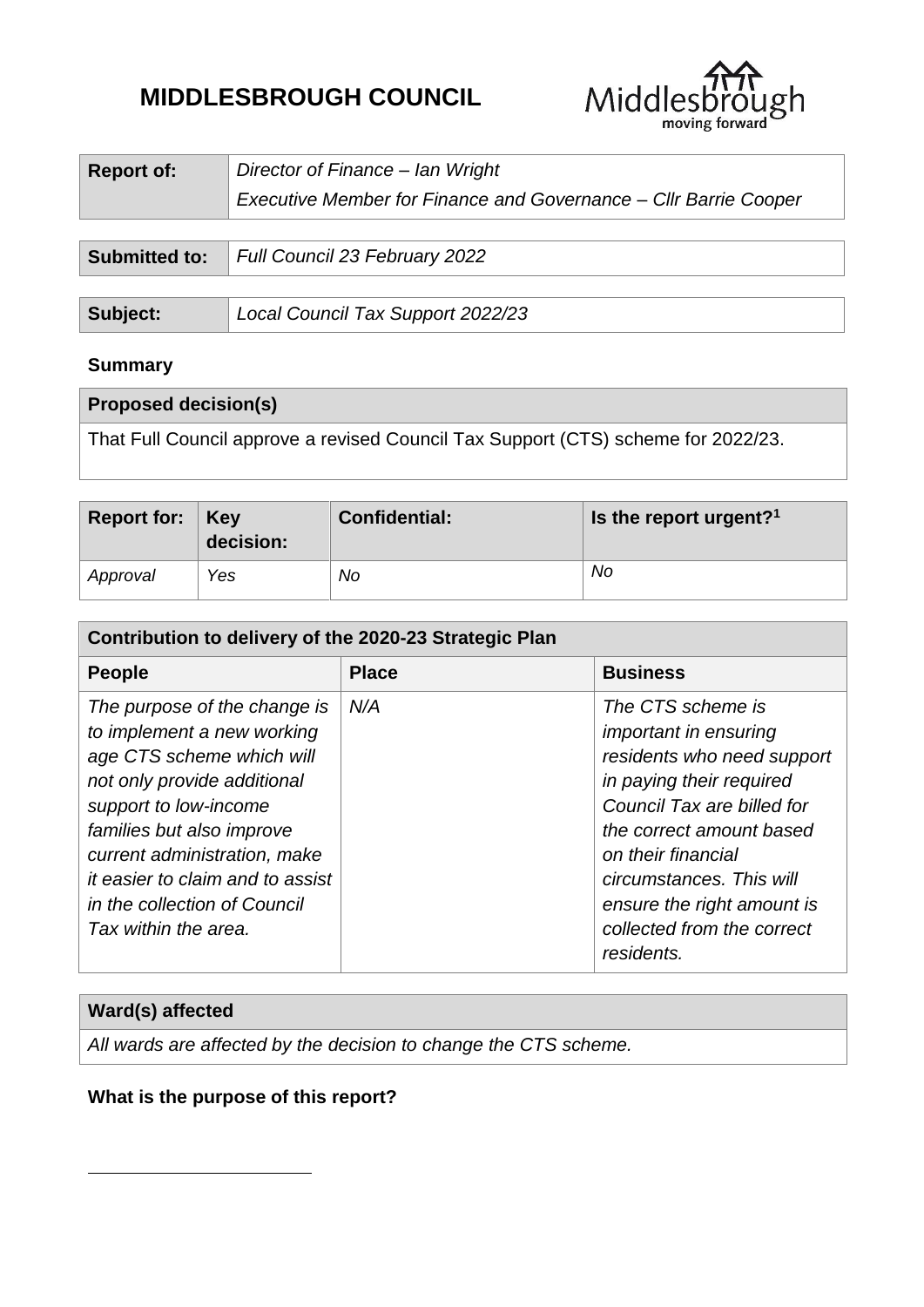1. This report seeks approval for the amendment of the Council's Council Tax Support (CTS) scheme for 2022/2023.

# **Why does this report require a Member decision?**

2. The Local Government Finance Act Section 67 (2012 Act) inserted into LGFA 1992 (Functions to be discharged by the Authority) making or revising a Council Tax Support Scheme – Section 13 (2) confirms that each billing Authority in England must make a Council Tax Support scheme by no later than 11 March each year. Any scheme cannot be made by officers, with the above legislation confirming that authorisation of the full scheme is subject to member approval.

# **Report Background**

- 3. Council Tax Support (CTS) was introduced by Central Government in April 2013 as a replacement for the Council Tax Benefit scheme administered on behalf of the Department for Work and Pensions (DWP). As part of the introduction, the Government:
	- Placed the duty to create a local scheme for **Working Age** claimants with billing authorities;
	- Reduced initial funding by the equivalent of ten per cent from the levels paid through benefit subsidy to authorities under the previous Council Tax Benefit scheme; and
	- Prescribed that persons of **Pensionable age** would be dealt with under regulations set by Central Government and not the authorities' local scheme.
- 4. Pensioners, subject to their income, can receive up to 100 per cent support towards their Council Tax. The Council has no power to change the level of support provided to pensioners and therefore any changes to the level of CTS can only be made to the working age scheme.
- 5. When CTS was introduced in 2013, for working age claimants, the majority of Councils including Middlesbrough broadly adopted the previous means tested Council Tax Benefit scheme as the basis of awarding support. Due to the reduction in funding from Central Government, the Council also required all working age claimants, even those on the lowest income, to pay a minimum payment of 20%. In Middlesbrough, we usually refer to CTS as Council Tax Reduction (CTR).
- 6. Since that time the minimum payment required has reduced to 15% and only slight changes have been made to bring the scheme into line with either Housing Benefit or Universal Credit (UC).
- 7. This report follows on from the report discussed at Executive on 5 October 2021, where permission to consult the public, major preceptors and stakeholders on a revised scheme was sought and granted.

# **The current scheme**

- 8. There are some areas within the current scheme which can be amended which in turn will provide a differing level of support to low-income taxpayers, and will also help the Council to provide the service in a more efficient manner. The main areas are as follows:
	- The need to further assist low-income households and assist in the collection of Council Tax;
	- The introduction of UC for working age claimants; and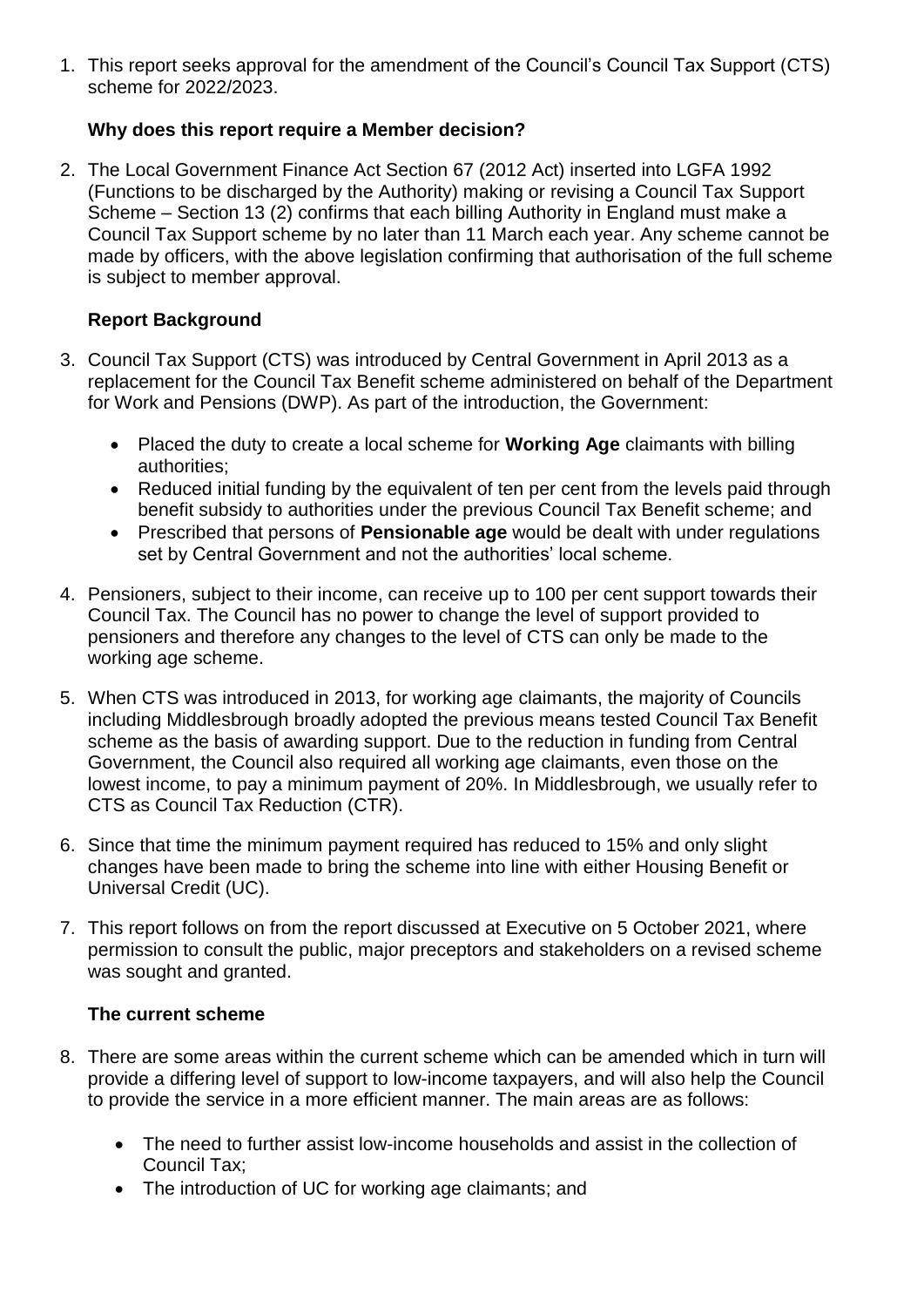- The need for a simplification of the scheme.
- 9. Each of the above are examined in detail below.

# **Assisting low-income households and the collection of Council Tax**

- 10.In 2013, 80% maximum support was provided to working age claimants. In 2018/19, this increased to 85% maximum support to working age claimants.
- 11.A number of authorities have and are making changes to the CTS scheme (see Appendix A), for reasons such as;
	- More support for claimants on passported benefits;
	- Simplification of the scheme;
	- Reduction in the administrative burden collecting from those households with limited means;
	- Reduction in the provision made for bad debtors:
	- Reduce, if not remove, the high level of rebilling that occurs throughout the year due to benefit changes which ultimately leads to a delay in cash collection.

Middlesbrough's proposed scheme will equally address these underlying concerns.

# **Council Tax Support and the roll out of Universal Credit**

- 12.The introduction of UC within the area has, as experienced in all other areas, brought a number of significant challenges to both the administration of CTS and also the collection of Council Tax generally. Many Councils have experienced the following:
	- The reluctance of UC claimants to make a prompt claim for CTS leading to a loss in entitlement;
	- A high number of changes to UC cases are received from the Department for Work and Pensions requiring a change to CTS entitlement. On average 40% of UC claimants have between 8 and 12 changes in entitlement per annum. These changes result in amendments to Council Tax liability, the re-calculation of instalments, delays and the demonstrable loss in collection; and
	- The increased costs of administration through multiple changes with significant additional staff and staff time being needed.
- 13.It is clear that the existing means tested CTS scheme, which is too reactive to change, will not be viable in the longer term now that UC has been rolled out fully within the area and with the massive increase in UC claimants due to the COVID-19 crisis. Giving weight to these circumstances, it would be appropriate to move to a more efficient scheme from 2022/23.

# **The need for a simplified approach to the Council Tax Support Scheme.**

- 14.Notwithstanding the introduction of UC, the existing scheme is based on a 'pre-dated' means-tested benefit scheme:
	- It is difficult for customers to understand and is based on a complex calculation of entitlement;
	- The administration for staff is very convoluted, with staff having to request significant amounts of information from claimants;
	- Staff have to undergo extensive training to be proficient in processing claims;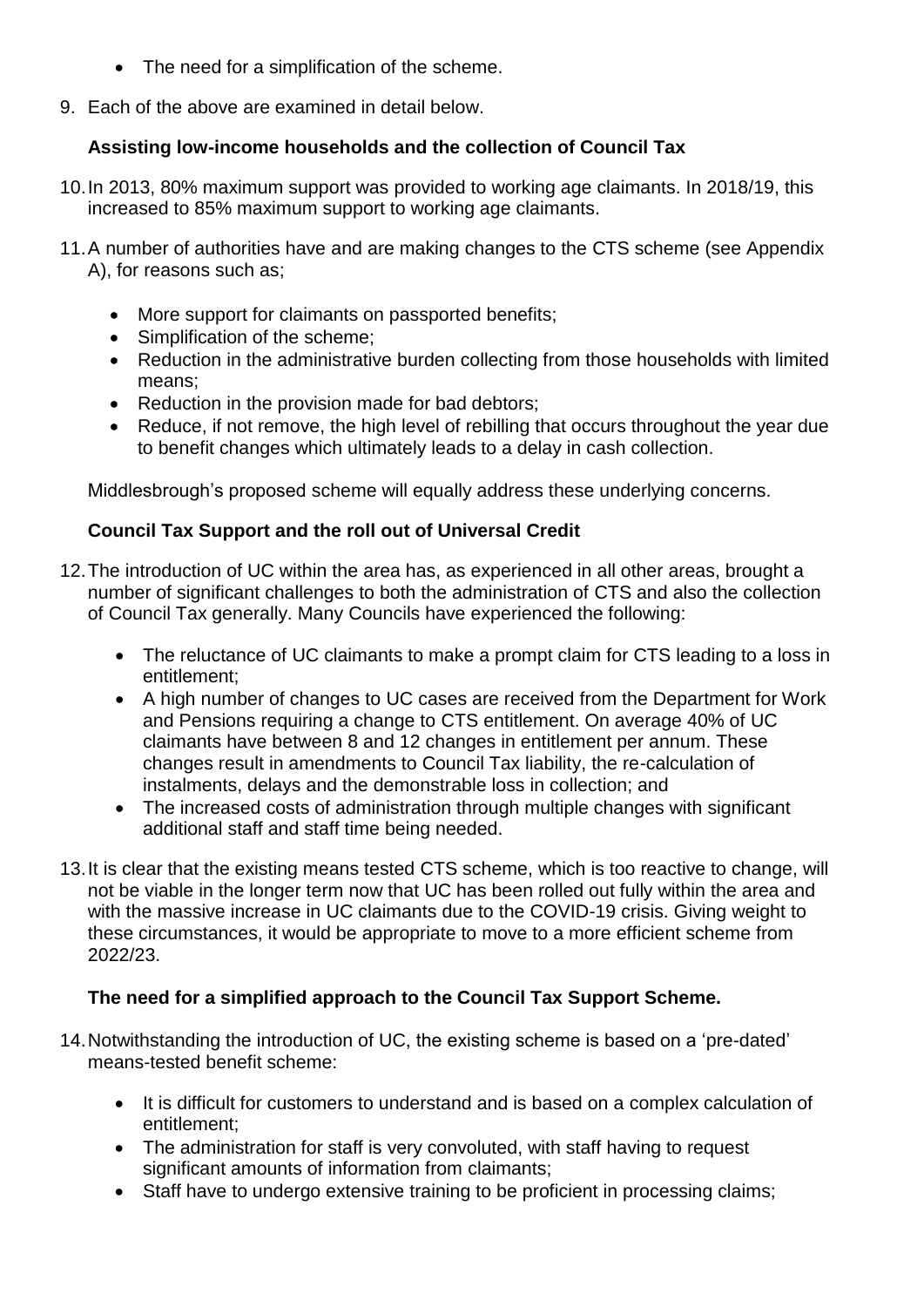- The timescales for processing applications is lengthy, mainly due to the complexity and evidence required to support the applications; and
- The administration of the scheme is costly when compared to other discounts for Council Tax.
- 15.There is a need to simplify the scheme, not only to mitigate the effects of UC, which have been fast tracked as a consequence of Covid, but also make it easier for customers to make a claim, reduce the likelihood of fraud, and to reduce the costs of administration.

### **The proposed approach for the 2022/23 Council Tax Support Scheme**

- 16.It is proposed that an alternative approach be taken from 2022/23, through the redesign of the scheme to address all of the main areas highlighted in this report.
- 17.Work has been ongoing since early 2021 on designing and modelling a proposed alternative scheme.
- 18.Following approval at Executive on 5 October 2021, consultation with stakeholders, partners and the general public has now been undertaken, as well as with Major Precepting authorities. This consultation has resulted in a few minor suggested changes to the proposed scheme. If agreed by the Council, the proposed alternative scheme will take effect from 1st April 2022.
- 19.The proposed alternative scheme has a number of features as follows:
	- More support shall be given to those households on the lowest of incomes than in the current scheme;
	- The changes can **only be made to the working age schemes** as the current schemes for pensioners are prescribed by Central Government;
	- The grid below represent weekly amounts.
	- The current means tested schemes will be replaced by a simple income grid model as shown below:

| <b>Discount</b><br><b>Band</b> | <b>Discount</b> | <b>Single</b><br><b>Person</b> | <b>Single</b><br>person<br>with one<br>child | <b>Single</b><br>person<br>with two or<br>more<br>children | Couple               | Couple<br>with one<br>child | Couple<br>with two or<br>more<br>children |
|--------------------------------|-----------------|--------------------------------|----------------------------------------------|------------------------------------------------------------|----------------------|-----------------------------|-------------------------------------------|
| <b>WEEKLY Income Ranges</b>    |                 |                                |                                              |                                                            |                      |                             |                                           |
| Band 1*                        | 90%             | $£0 -$<br>£100.00              | $f(0 -$<br>£160.00                           | $£0 -$<br>£220.00                                          | $£0 -$<br>£140.00    | $f(0 -$<br>£205.00          | $£0 -$<br>£260.00                         |
| <b>Band 2</b>                  | 72%             | £101.01 -<br>£180.00           | $£160.01 -$<br>£240.00                       | £220.01 -<br>£295.00                                       | £140.01 -<br>£240.00 | £205.01 -<br>£281.00        | £260.01 -<br>£340.00                      |
| <b>Band 3</b>                  | 36%             | £180.01 -<br>£215.00           | £240.01 -<br>£255.00                         | £295.01 -<br>£350.00                                       | £240.01 -<br>£290.00 | £281.01 -<br>£320.00        | £340.01 -<br>£400.00                      |
| <b>Band 4</b>                  | 23%             | £215.01 -<br>£255.00           | £255.01 -<br>£280.00                         | $£350.01 -$<br>£450.00                                     | £290.01 -<br>£340.00 | $£320.01 -$<br>£370.00      | £400.01 -<br>£480.00**                    |
|                                | $0\%$           | Over<br>£255.00                | Over<br>£280.00                              | Over £450.00                                               | Over<br>£340.00      | Over<br>£370.00             | Over<br>£480.00**                         |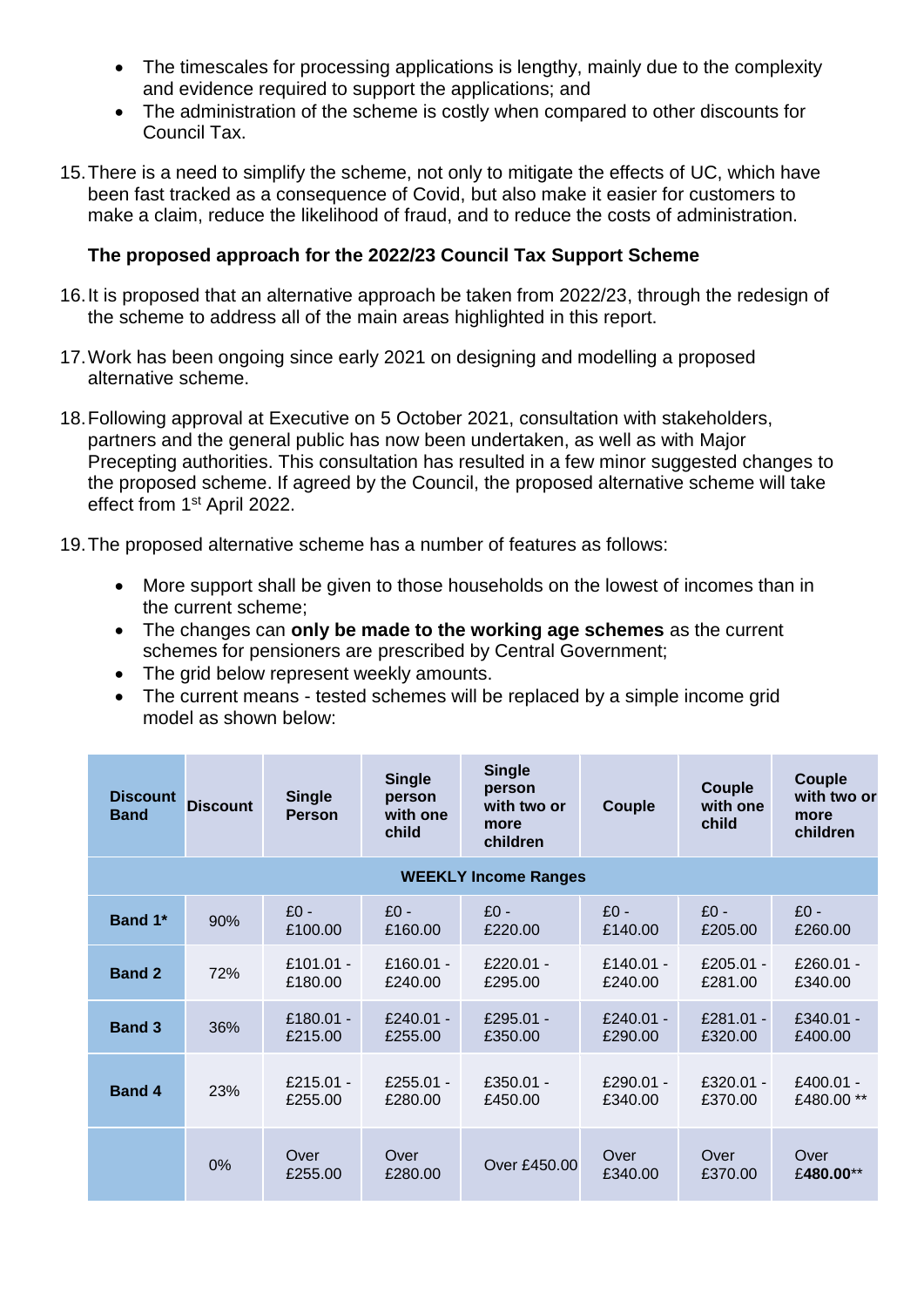\*If the claimant is in receipt of a 'passported benefit' such as Income Support, Jobseeker's Allowance (Income Based) and Employment and Support Allowance (Income Related), it is proposed (as outlined above) that the maximum level of support will be 90% (Band 1);

\*\* - the amounts for Band 4 (Couple with two or more children), were originally proposed on the report to Executive on 5 October 2021 as being £400.01 to £430.00. Following consultation, it is now proposed that this rate be increased to £400.01 to £480.00, as this was inconsistent when compared to the band for Single Person with two or more children. This reflects a fairer and slightly more generous approach.

- All other discount levels are based on the claimant's (and partner's if appropriate) net weekly income;
- The scheme allows for variation in household size with the levels of income per band increasing where a claimant has a partner, and / or dependants. Couples (and lone parents) with 2 or more children are all combined into the same income level. This means the income band is the same regardless of whether a claimant has 2 children or more;
- There will be no charges made where a claimant has non-dependants living with them. This is a significant change and means that the administration of the scheme will be more straightforward whilst also protecting low-income families where adult sons and daughters, for example, remain at home;
- To support claimants in or into work, the first £25 per week of the claimant / partner's net earnings will be disregarded before comparing the level of weekly income to the income grid. This will take the place of the current standard disregards and additional earnings disregards.
- Disability benefits such as Disability Living Allowance and Personal Independence Payments will continue to be disregarded;
- Where any claimant, their partner or dependant child(ren) are disabled, a further disregard will be given, thereby maintaining the current level of support to those with disabilities:
- Carer's Allowance and the Support Component of Employment and Support Allowance will be disregarded;
- Child benefit and Child Maintenance will be disregarded:
- An amount in respect of the housing element, limited capability for work elements, carers element and disabled child elements within UC will be disregarded;
- The total disregard on war pensions and war disablement pensions will continue;
- Extended payments will be removed; and

.

 The current scheme has a capital limit of £16,000. For consultation purposes the Council's proposed scheme was to reduce this limit to £6,000, which would have impacted 105 claimants out of 18,000. Having now concluded the consultation, it is proposed that the capital limit reduces from £16,000 to £10,000, which will reduce the 105 impacted claimants to 55.

#### **How the proposed alternative scheme will address the problems with the current scheme**

20.With the simplification of the proposed alternative scheme, it will address the following:

 **Claiming process.** Claimants will see a reduction in the claiming process and, where appropriate to do so, CTS will be awarded automatically. For UC claimants *any* UC data received from the Department for Work and Pensions (DWP) will be treated as a claim for CTS. Where information is received from DWP, the entitlement to CTS will be processed automatically without the need to request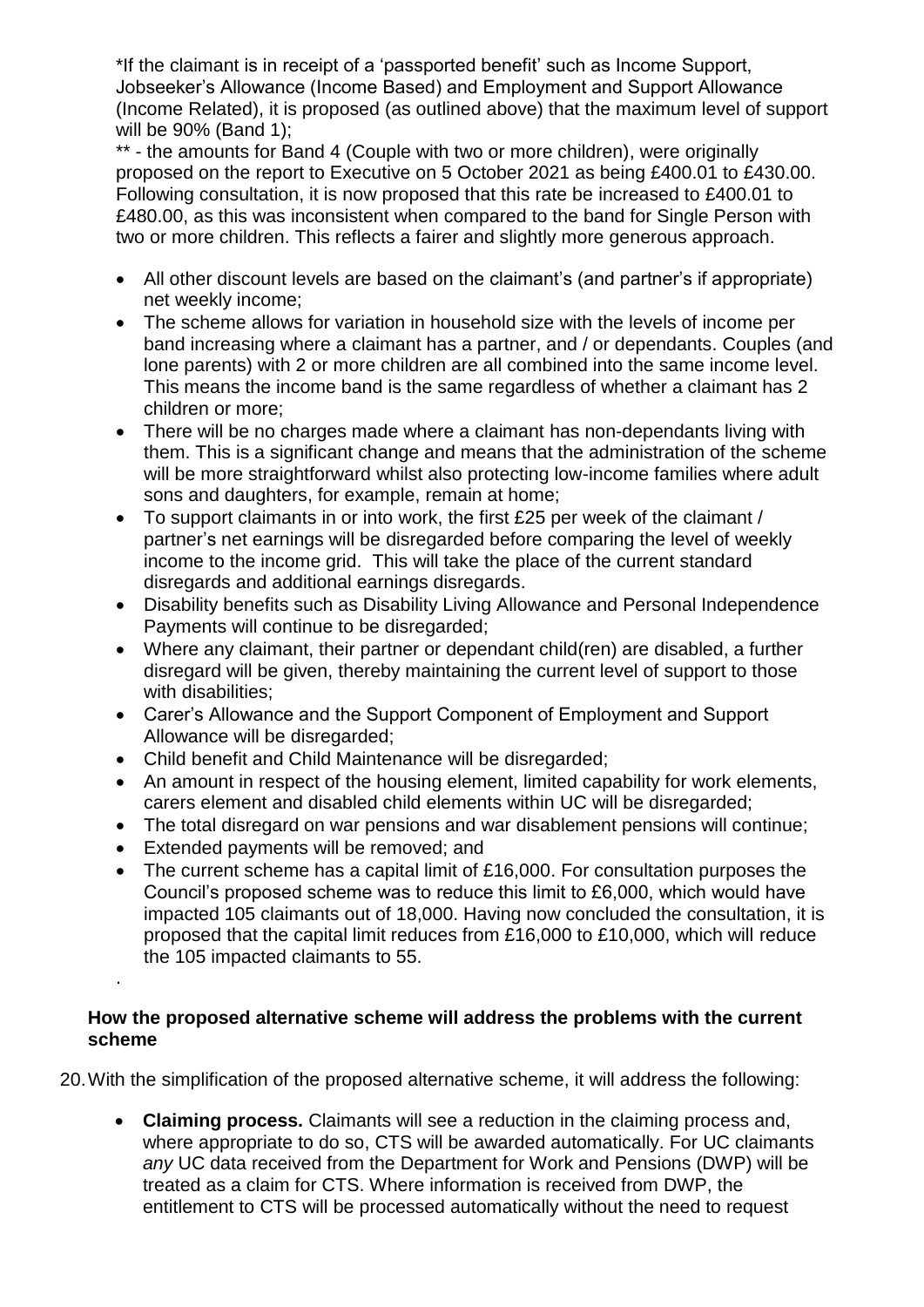further information from the taxpayer. These changes will have the following distinct advantages namely:

- **Speed of processing** all claims will be able to be calculated promptly and largely automatically without the need to request further information which inevitably leads to delays;
- **Maximising entitlement to every claimant**. As there will no requirement for UC claimants to apply separately for CTS, and for all other claimants, the claiming process will be simplified, and backdating will be kept to a minimum;
- Maintenance of collection rates the proposed alternative scheme will avoid reissuing of demand notices and re-setting instalments, and support the approach to the improvement of collection rates. The increased level of CTS support will mean those claimants on the lowest levels of weekly income will pay less Council Tax;
- **The income bands are sufficiently wide to avoid constant changes in discount**. The current CTS scheme is very reactive and will alter even if the overall change to the person's liability is small. The proposed alternative scheme, with its simplified income banding approach will have the following advantages:
	- Only significant changes in weekly income will affect the level of award;
	- Council Tax payers who receive CTS will not receive multiple Council Tax demands and adjustments to their instalments; and
	- The proposed alternative scheme is designed to reflect a more modern approach, where any discount changes will be effective from the day of the change rather than the Monday of the following week.

### **Transition to the proposed alternative scheme and the Exceptional Hardship Scheme**

- 21.Any change in scheme or a transition to a proposed alternative scheme may result in a change to the entitlement of certain claimants.
- 22.The changes to the scheme, will mean those regarded as the most vulnerable will gain in award, with others (as shown above) having a reduced award (i.e. those with capital over £10,000). It is proposed that the alternative scheme will contain additional provisions to protect individuals who experience exceptional hardship. Where any claimant is likely to experience exceptional hardship, they will be encouraged to apply for an exceptional hardship payment. The Council will consider all applications for exceptional hardship on an individual basis, taking into account available income and essential outgoings. Where appropriate further support will be given to the claimant.
- 23.This approach will enable individual claimants to be dealt with in a fair and equitable manner. The Exceptional Hardship Scheme will form part of the CTS scheme and fall to be paid through the Collection Fund.

### **Consultation Process**

- 24.Major preceptor and public consultation was open from 14 October 2021 to 7 December 2021 and publicised by way of:
	- Multiple social media posts advertising the consultation;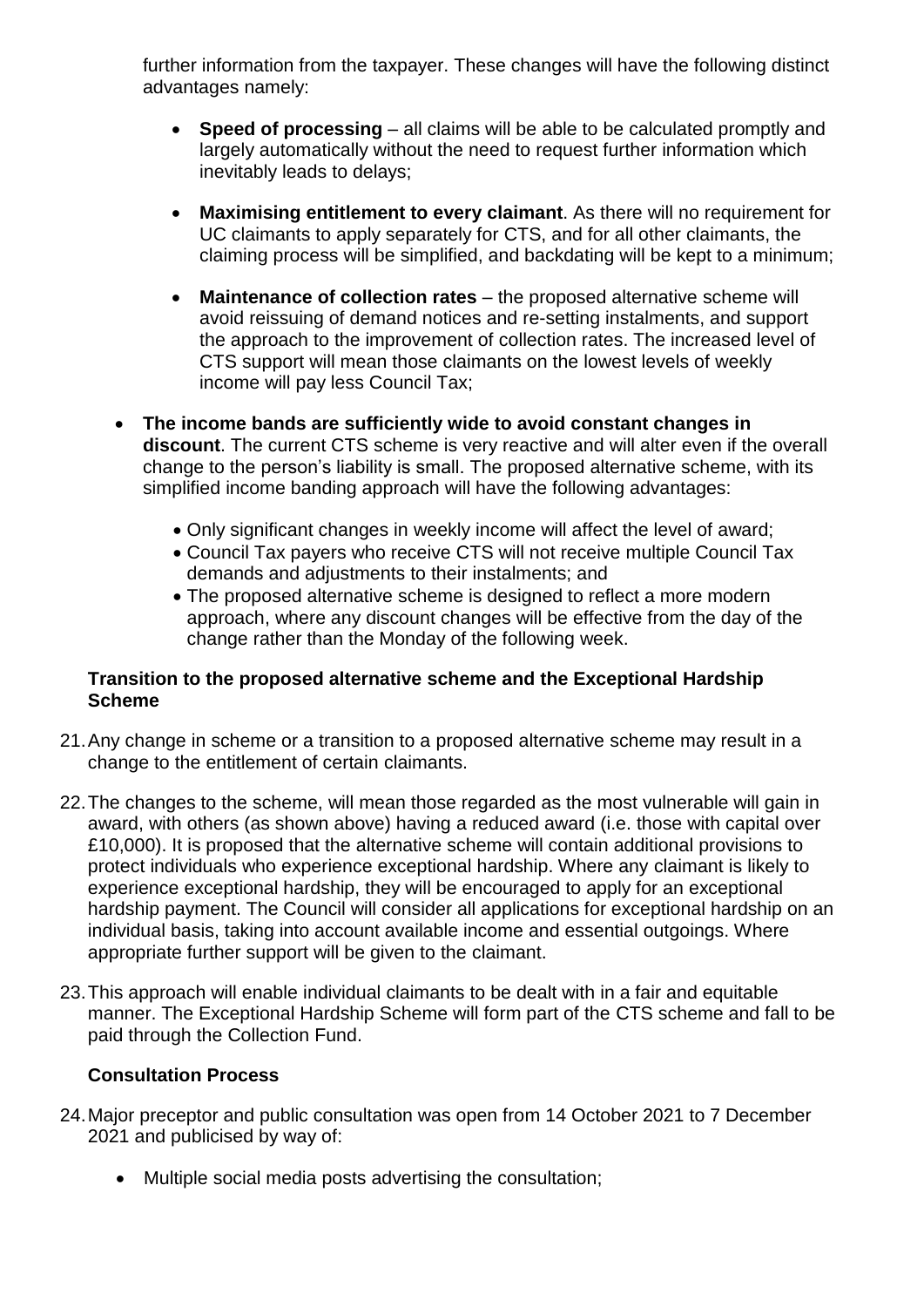- Advertisement on numerous pages on the Council's website with links to its online form available to complete. It also featured on the Latest News at the bottom of each page.
- Direct contact with partners, including
	- o Major Preceptors,
	- o members of Middlesbrough Council's Financial Improvement Group,
	- o Councillors,
	- o Middlesbrough Citizen's Advice Bureau and other welfare groups,
	- o other targeted partners and stakeholders.
- Middlesbrough Council's weekly e-bulletin for staff
- Inclusion on the Council's resident's e-Newsletter sent out to approximately 20,000 subscribers.
- 25.The consultation produced responses from organisations, major preceptors and the public. A summary of the results from the 45 completed questionnaires can be found at Appendix D. The actual wording of the questionnaire can be found in Appendix C.
- 26.The results suggest that a majority of respondents in general support the options presented, however following consultation we have slightly amended the proposals in 2 areas:
	- the amounts for Band 4 (Couple with two or more children) of the income grid is now proposed be increased to '*£400.01 to £480.00'* (see paragraph 19)
	- the capital limit for the proposed scheme is proposed to be £10,000 instead of £6,000 (see paragraph 19)

# **Energy Bills Rebate Payments**

27. In addition to the above proposed changes to the scheme, on 11 February 2022 Council Tax (Demand Notices and Reduction Schemes) (England) (Amendment) Regulations 2022 ["the Regulations"] were laid which amend the Council Tax Reduction Schemes (Prescribed Requirements (England) Regulations 2012 to require that from 1 April 2022 all local council tax support schemes (including those for persons of working age as well as those of pension age) must disregard Energy Bills Rebate payments in determining a person's eligibility for a council tax reduction and the amount of any such reduction.

# **What Decision(s) are being asked for?**

28.That Full Council approve a revised Council Tax Support (CTS) scheme for 2022/23.

# **Why is this being recommended?**

- 29.The proposed changes, will simplify a complicated scheme, further assist low income households and support the collection of council tax, whilst also fulfilling the obligations on Local Authorities to support the roll out of Universal Credit.
- 30.Changes to the existing scheme have been subject to full consultation which ran from the 14 October 2021 to 7 December 2021, a period of over 7 weeks. Responses informed the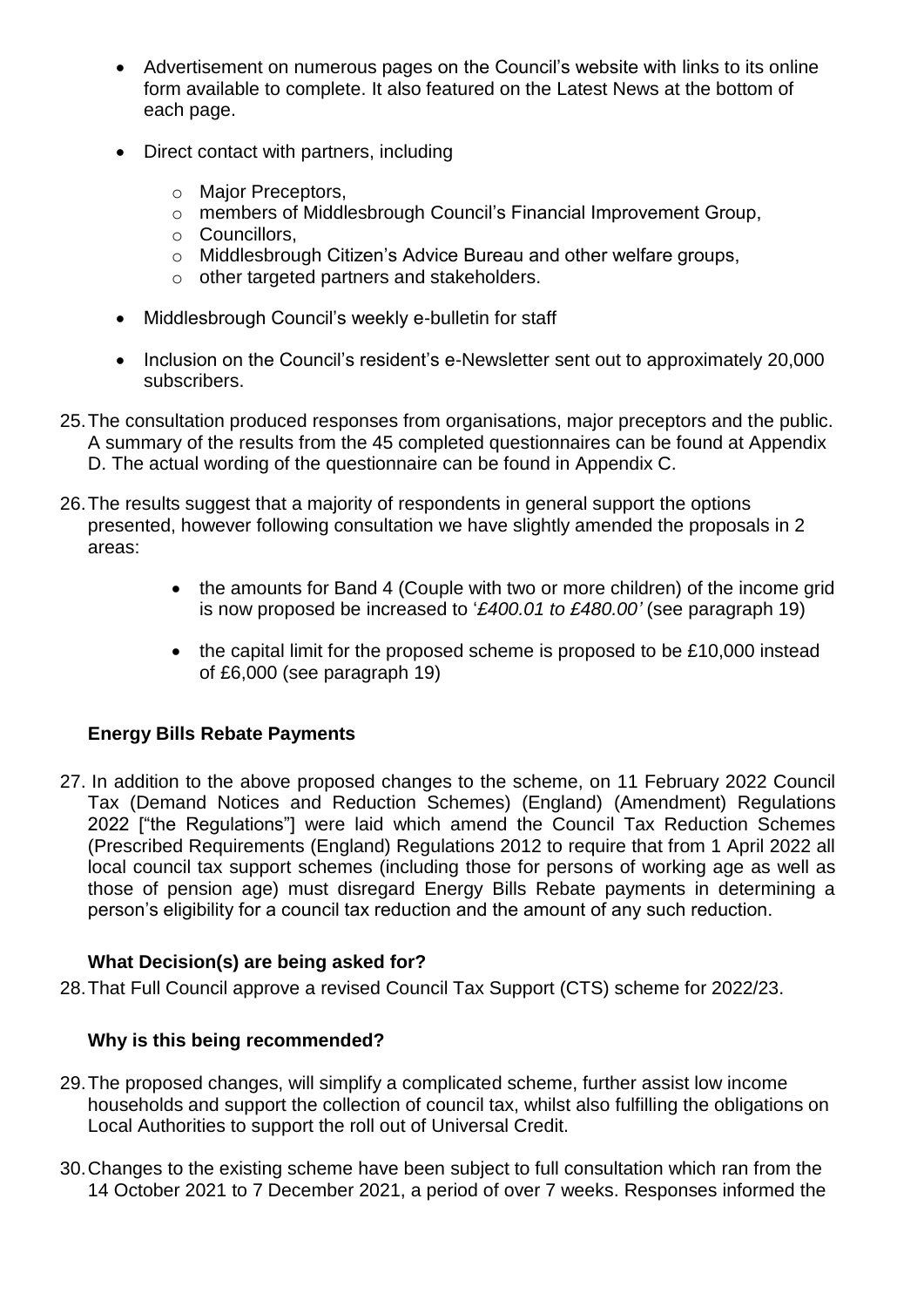scheme, were broadly accepted, and resulted in minor changes to the proposed capital limit and income bands for couples with 2 or more children (see paragraph 19). The questions which were asked during the consultation can be found at Appendix C, and a summary of the responses can be found at Appendix D.

#### **Other potential decisions and why these have not been recommended**

- 31.The alternative to introducing a proposed alternative scheme for CTS from 2022/23 is to leave the existing scheme in place. This would be a short-term option; leading to increasing costs of administration; and in the longer term, significantly affect the collection of Council Tax and the effectiveness of the scheme to support households within the Council's area.
- 32.Modelling (see below) has also been done on an alternative 'income grid' scheme with 85% maximum support and 100% maximum support.
	- 100% support scheme is not recommended as this would be a cost to the Council in excess of £1,000,000 and on that basis would be unaffordable.
	- 85% support scheme is equally not recommended. Whilst the overall cost of the scheme would be cheaper, it would have a detrimental impact on the cost of collection, and in addition places a further financial burden on some of the lower income residents of the town.
	- Retain the existing means tested scheme with 85% support is not recommended. Although the current scheme will be cost neutral, it is complicated and difficult for claimants to navigate their way through, and this is resulting in a reduction in take up. It is also impacting on the timeliness of billing and collecting Council Tax amounts, and is also more resource intensive to administer. (see also para 11).
- 33.The principles of the 85% and 100% scheme are exactly as described earlier in this report (Para 19), however given weight to the options appraisal/rationale (**Appendix B**) these are not recommended.

| <b>Option</b> | <b>Scheme / Support</b>                           | <b>Cost / Saving to</b><br>the Council | <b>Support</b>                                  | <b>Recommended /</b><br><b>Not</b><br>Recommended |
|---------------|---------------------------------------------------|----------------------------------------|-------------------------------------------------|---------------------------------------------------|
|               | Income Banded<br>Scheme $-85%$<br>maximum support | £700,000 saving<br>***                 | 85% - similar to<br>existing support            | Not recommended<br>- See Appendix B               |
| 2             | Income Banded<br>Scheme $-90%$<br>maximum support | Cost neutral ***                       | $90\% - 5\%$<br>increase on<br>existing support | Recommended-<br>See Appendix B                    |
| 3             | Income Band $-100\%$<br>maximum support           | £1,000,000 cost<br>to the council ***  | 100% - 15%<br>increase in<br>support            | Not recommended<br>- See Appendix B.              |
| 4             | Do nothing / remain<br>with the same CTS          | Cost neutral                           | 85%                                             | Not recommended<br>- See Appendix B               |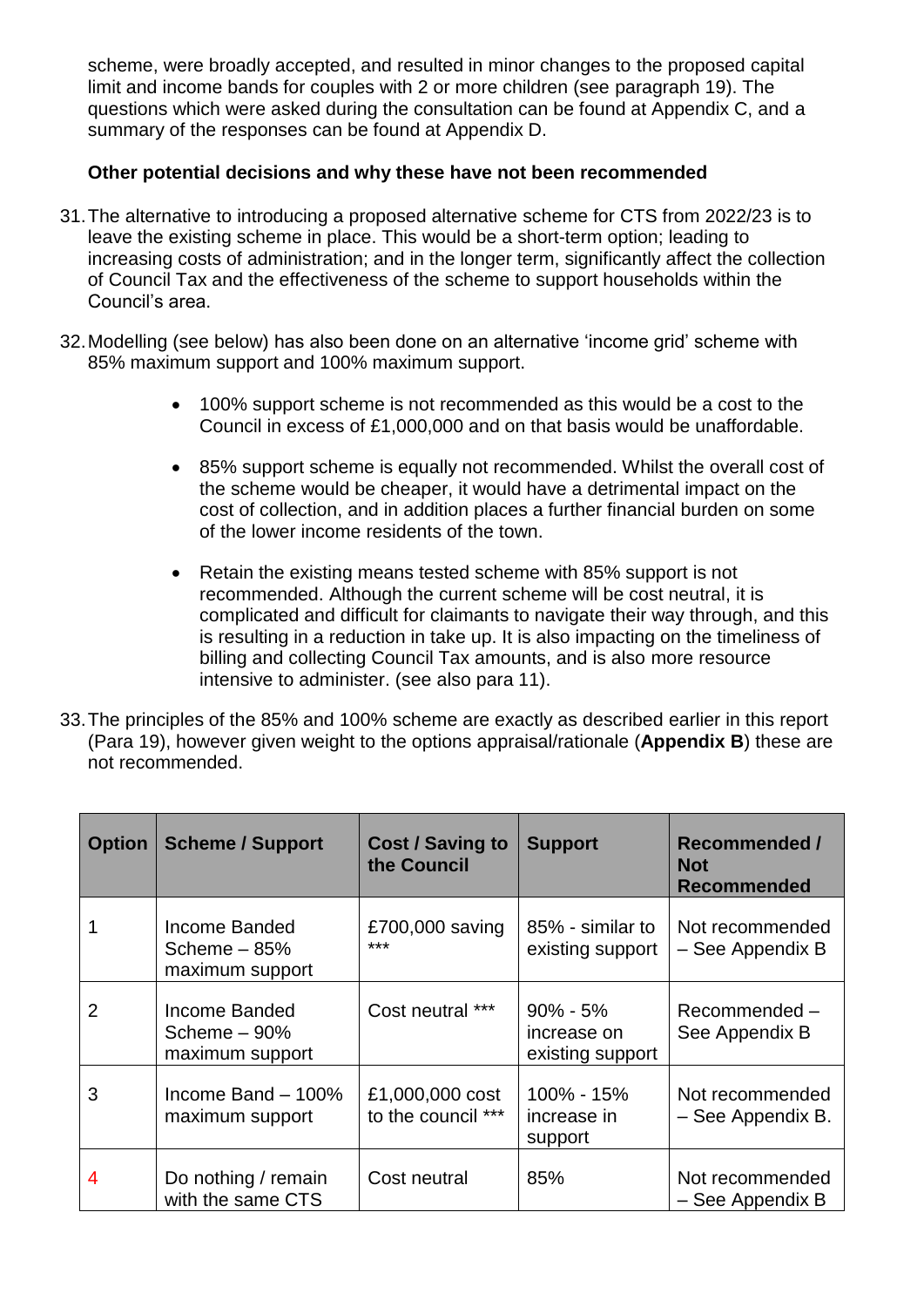|                                   | ``<br>$\sim$ $\sim$ $\sim$ $\sim$ $\sim$ $\sim$ |  |  |  |  |
|-----------------------------------|-------------------------------------------------|--|--|--|--|
| ا علم علم علم<br>$-112$<br>.<br>. |                                                 |  |  |  |  |

\* - modelling and re-modelling of the proposed scheme and alternatives has continued weekly since June 2021 to ensure any weekly fluctuations in the caseload and CTS entitlement are continually monitored and reflected in these proposals.

# **Impact(s) of recommended decision(s)**

34.Any decision whether to change the scheme will need to be approved by full Council.

#### **Legal**

35.Schedule 1A (3) of the Local Government Finance Act 1992, states:

Before making a scheme, the authority must:

- consult any Major Precepting authority which has power to issue a precept to it,
- publish a draft scheme in such manner as it thinks fit, and
- consult such other persons as it considers are likely to have an interest in the operation of the scheme.

This consultation has been carried out, following permission to consult being granted by Executive on 5 October 2021 (see paragraph 26)

36. In addition, in order to set a new scheme, the Council is obliged to make a resolution by **11th March** of the year prior to the scheme coming into place.

#### *Financial*

- 37.The current CTS scheme budget is **£19.1m** which is borne by the Council's Collection Fund. Costs are shared between the Council and the Major Precepting Authorities in the following proportions:
	- Middlesbrough Council (83.55%);
	- Police and Crime Commissioner for Cleveland (12.63%)
	- Cleveland Fire Brigade (Fire and Rescue Service) (3.82%).
- 38.Based on current modelling, were the proposed alternative scheme to be in place at the current time, the costs of this scheme is estimated to be cost neutral (this figure is subject to change as claimants move on and off the scheme over the remainder of the year)..
- 39.The proposed scheme has been costed on the current number of active claims as at the time this report is submitted. It does not assume any further impact to the scheme brought about by changes to claimant circumstances (for example, as a consequence of any future Covid restrictions or their removal). It is not possible to estimate the impact of any unforeseeables, hence the model has been costed on the current position.
- 40.The changes brought about by the proposed simplified scheme, should generate capacity to undertake age debt collection (leading to a reduction in bad debt), and compliance (which would reduce potential fraudulent claims).
- 41.The cost of the scheme has to be affordable to the council, and as such is not mandated by Central Government. The council can choose to fund the scheme over and above the current cost (or vice versa), however our options appraisal (appendix B) shows why remaining with the current scheme and various alternative options are not recommended.